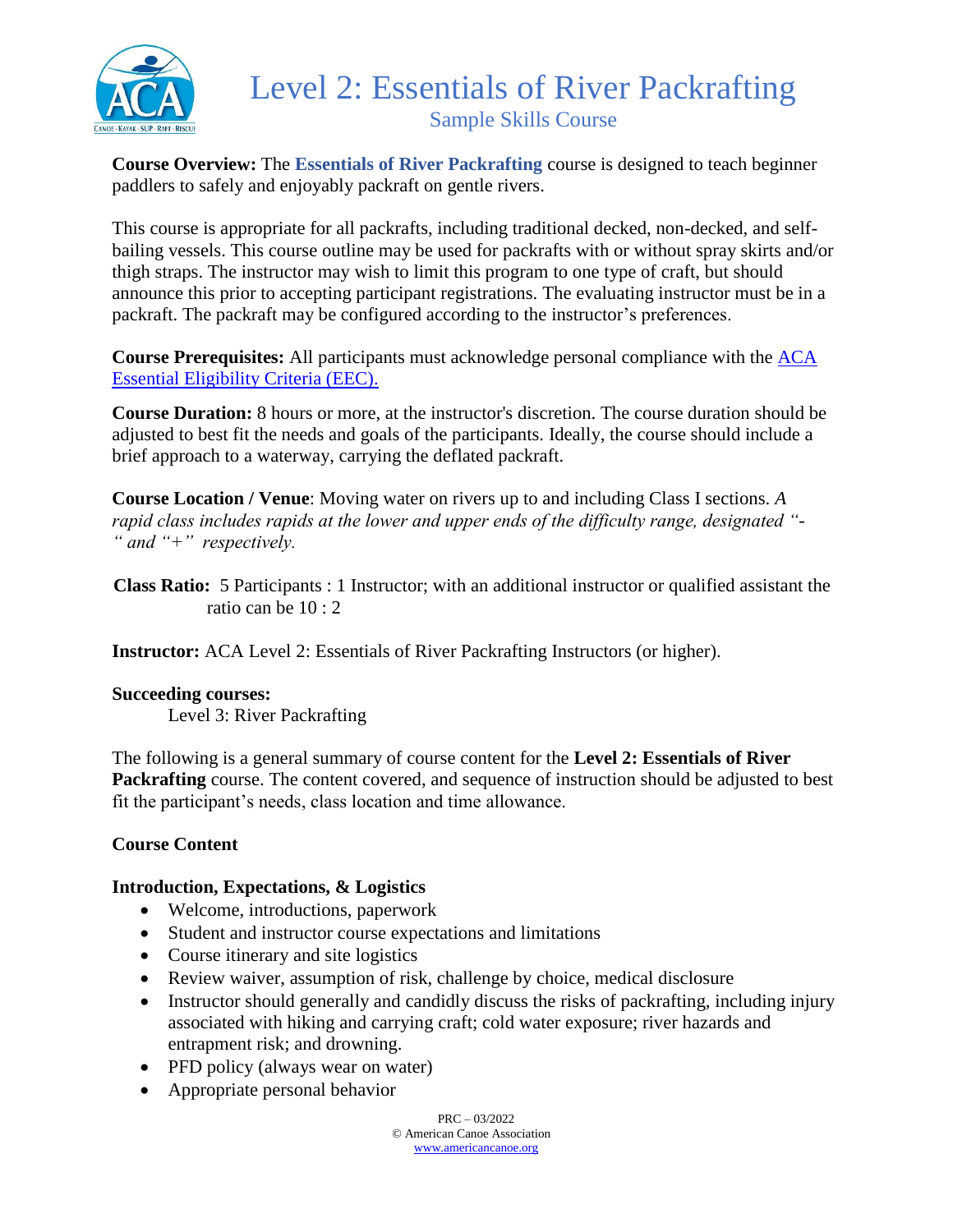

# Level 2: Essentials of River Packrafting

Sample Skills Course

- No alcohol/substance abuse
- Proper etiquette on and off the water
- Respect private property
- Practice "Leave No Trace" ethics
- Promotion of a packraft "Culture of Safety"

# **Paddling and Packrafting Environment**

- Wind
- Waves
- Weather
- Water
- Approach to the water

# **Personal Preparation**

- Personal ability
- Swimming ability
- Water comfort and confidence
- Fitness, conditioning, and warm up
- Safe paddle and boat-handling
- Safety and rescue considerations
- Personal equipment (reviewed by Instructor)
- Judgment. In addition to learning hard skills, the importance of developing personal judgment and group responsibility increases on more difficult paddling venues.

# **Getting Started**

- Boating laws, American Whitewater Safety Code
- Warm up and stretching to reduce injury
- Storing, packing, inflating, deflating and transporting a packraft
- Launching and landing craft
	- o Posture, safety, comfort, rocking and balance
	- o Boarding, three points of contact, weight kept low, etc.
- Water comfort and confidence
- Address proper rigging, fit and release of thigh straps<sup>1</sup>
- Review wet exit maneuver, demonstrate in three ways: $2$ 
	- o Utilize the spray skirt grab loop
	- o Hands on hull tubes, push boat hard away from body
	- o Drive knee up through spray skirt
- Emptying packrafts after a capsize
- Basic terminology

 $\overline{a}$ 

- Safe and effective body mechanics
- Types of strokes: power, turning

<sup>2</sup> Skills not required for those paddling a packraft without a spray skirt.

<sup>&</sup>lt;sup>1</sup> Skills not required for those paddling a packraft without thigh straps.

PRC – 03/2022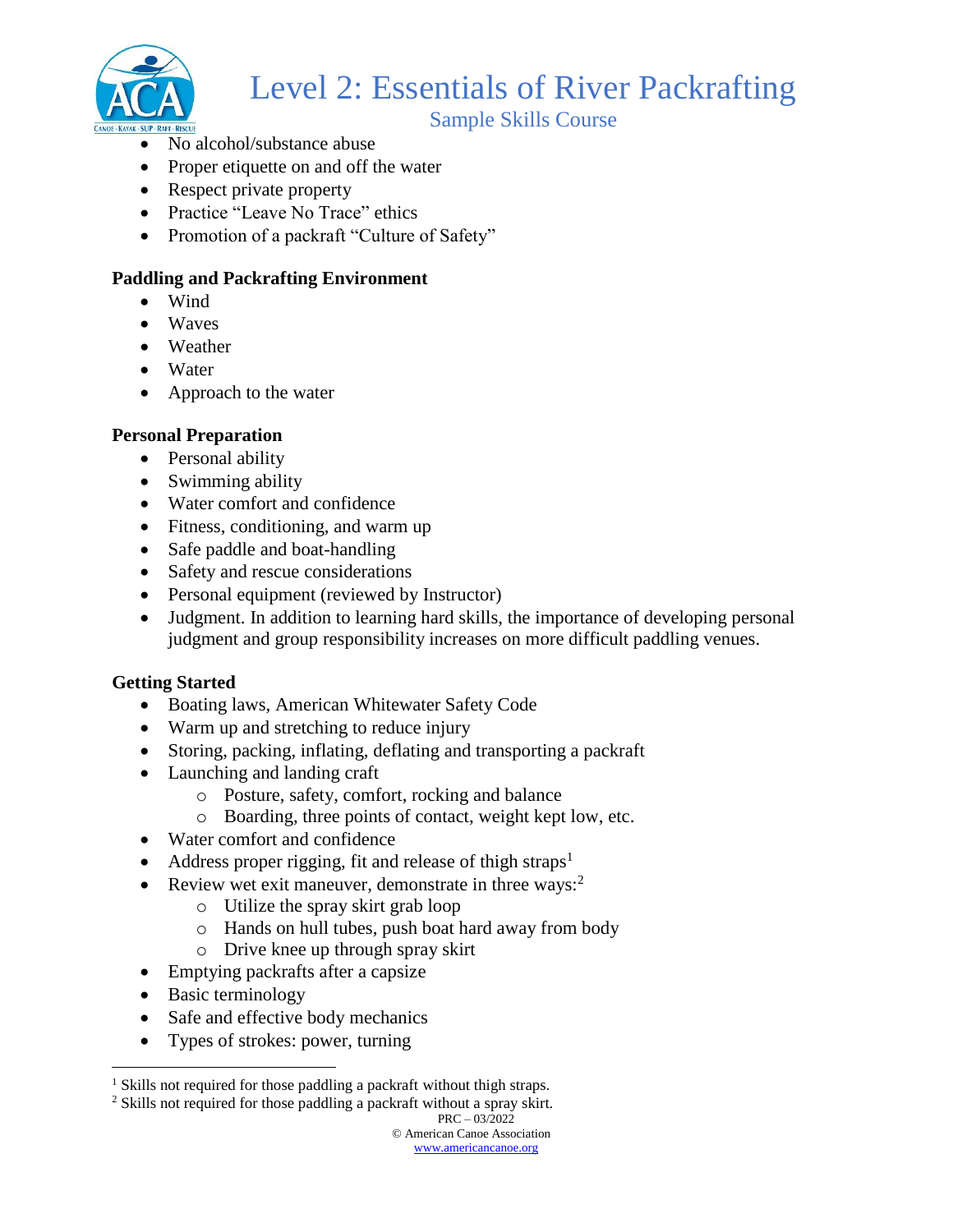

# Level 2: Essentials of River Packrafting

# Sample Skills Course

- Stroke components: catch, propulsion, recovery (CPR), control, correction
- Communication: signaling, with hand, paddle, whistle (Universal River Signals System)
- Trip planning principles and elements of a float plan

# **Equipment**

- Packraft
	- o Types and parts: sizes, geometry, deck, combing, skirt, self-bailer, cargo zippers
	- o Outfitting: comfort, safety, entrapment hazards
	- o Outfitting: thigh straps, seat height and position, backrest, perimeter lines, tails, locking carabiners
	- o Spray skirt and grab loop
	- o Stability
	- o Tracking
- Paddle: types, parts, length, and hand position
- Paddle/boat leashes: flat vs. moving water
- Life jackets (PFDs): fit and regulations
- Appropriate clothing: comfortable/protective:
	- o Wetsuit vs. drysuit
	- o Approach clothing
	- o Footwear
- Equipment care and maintenance
	- o Packraft
	- o Drysuits
	- o Packs and other equipment
- Packraft repair
	- o Field repair techniques and materials
	- o Home repair techniques and materials
- Packing of equipment:
	- o Methods of packing and transporting packraft and associated gear
	- o Securing backpacks and other cargo to, or inside, the boat
	- o Entrapment hazards
- Additional personal and group equipment:
	- o Extra paddle
	- o Dewatering device
	- o Rescue equipment (sling for reentry)
	- o Survival equipment (head lamp, fire starting devices, signaling equipment)
	- o Food and water
	- o Map and compass; GPS
	- o Communication tools
	- o Sun protection
	- o Bug spray
	- o Storage systems (dry bags, dry boxes)
	- o Equipment location
	- o Making safe gear choices while considering weight sensitivity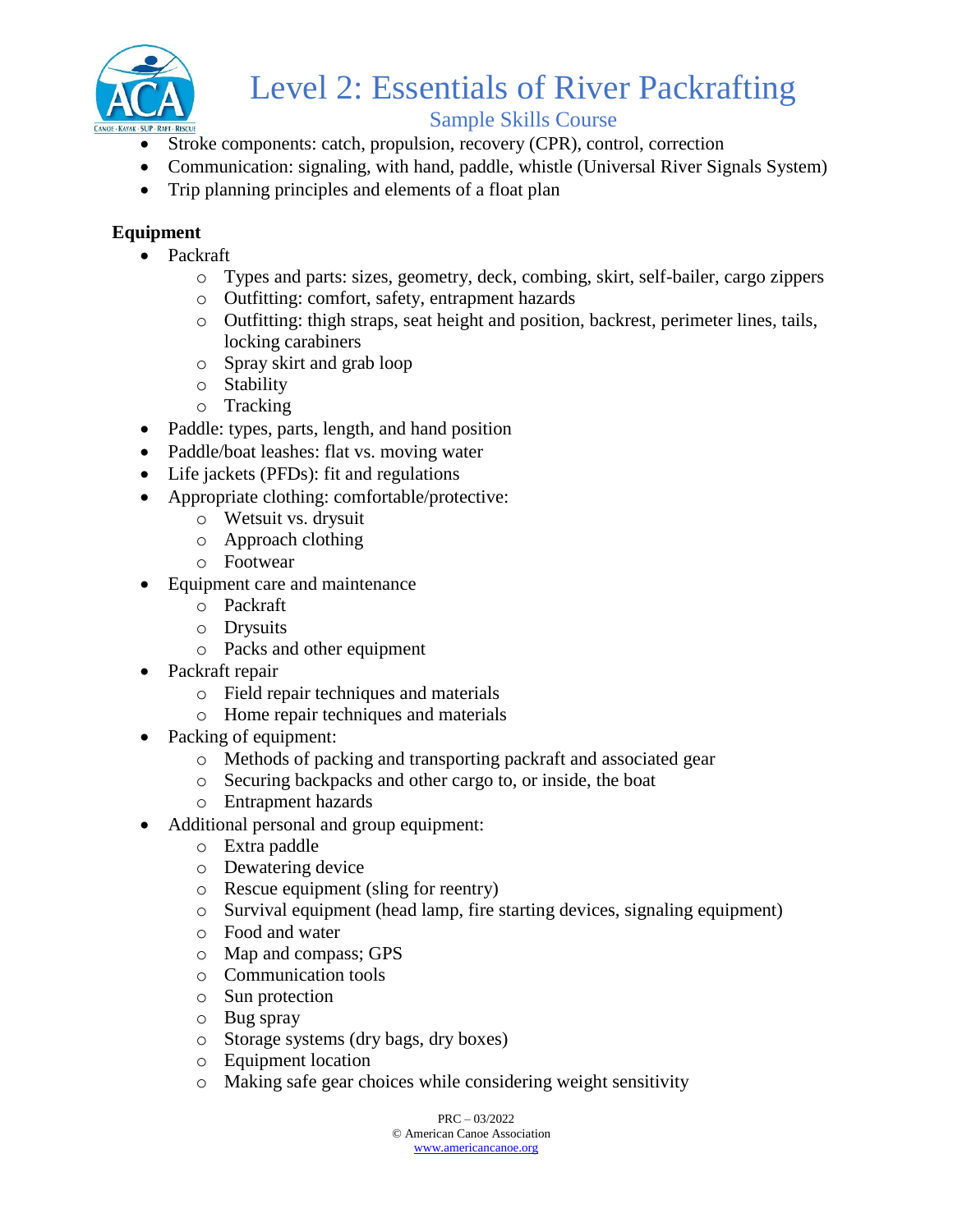

# **River Reading**

- Current (cfs), volume, direction, and changes caused by streambed features
- Man-made obstacles
- Rocks
- Strainers and other debris

## **River Running**

- Strategies in running rivers:
	- o Spacing
	- o Scouting
	- o Portaging
- Group organization on the river:
	- o Cohesiveness (lead, sweep boats, etc)
	- o Communication and signaling
- Discuss danger vs. difficulty
- Emergency Procedures

#### **Safety & Rescue**

- Exercising judgment, safety as a state of mind
	- o Discuss the safety implications of easy access to remote paddling environments
- Principles of Rescue
	- o Priorities: first people, then boats and paddles, finally other gear
	- o Responsibilities of the victim
	- o Responsibilities of the rescuers
	- o Responsibilities of the group
- Types of Rescue
	- o Self-Rescue
		- Swimming in current
		- Handling equipment
		- Emptying boats
		- Techniques for re-entry
		- Responding to sudden deflation (popped boat or accident cargo fly opening)
	- o Boat assisted rescue
		- Assisted re-entry
		- Bow and stern towing for a tired swimmer
		- Towing or bulldozing a capsized boat
	- o Shoreline Rescue: Extension rescues, use of throw ropes/bags
- Wading principles
	- o Avoiding foot entrapment
	- o Limitations (water depth and speed, bottom conditions, downstream hazards, debris in water)
	- o One and two person techniques